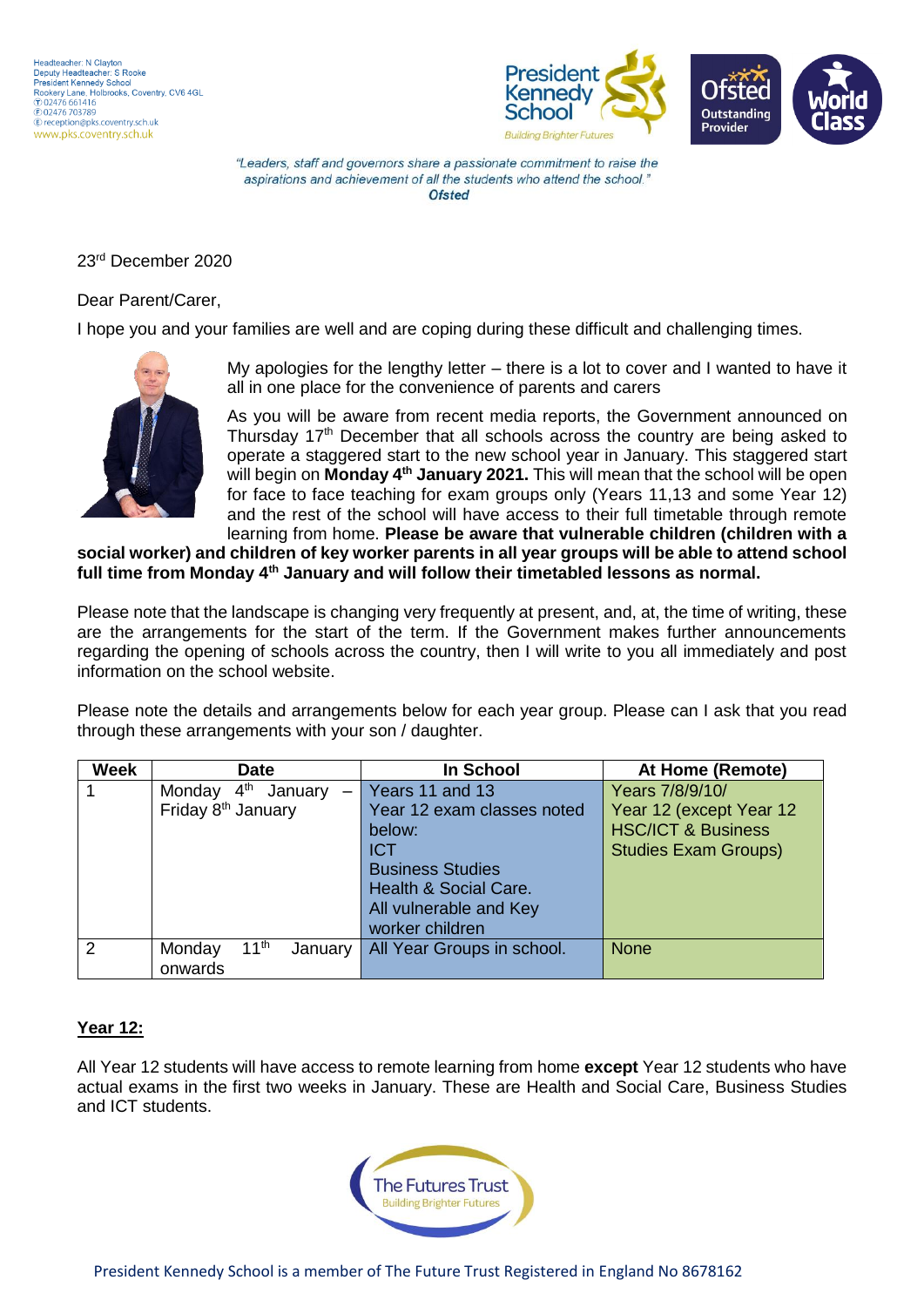

Their timetable for face to face teaching from **Monday 4th January – Friday 8th January,** in school is as follows:

| <b>Subject</b>                  | Date & Day                                   | <b>Periods</b> |  |
|---------------------------------|----------------------------------------------|----------------|--|
| <b>Health &amp; Social Care</b> | Thursday 7 <sup>th</sup> January: Lessons    | All Day        |  |
|                                 | Friday 8 <sup>th</sup> January: Exam only    | 12.15pm-3pm    |  |
| <b>ICT 12IT/2</b>               | Tuesday 5 <sup>th</sup> January: lessons     | 1, 2 & 3a      |  |
|                                 | Thursday 7 <sup>th</sup> January: lessons    | 4 & 5          |  |
| <b>ICT 12IT/1</b>               | Thursday 7 <sup>th</sup> January: lessons    | 1, 2 & 3a      |  |
|                                 | Friday 8 <sup>th</sup> January: lessons      | 4 & 5          |  |
| <b>B. Studies 12a/BS1</b>       | Monday 4 <sup>th</sup> January: lessons      | 1, 2 & 3a      |  |
| <b>B. Studies 12a/BS2</b>       | Tuesday 5 <sup>th</sup> January: lessons     | 4 & 5          |  |
| B. Studies 12a/BS1 & BS2        | Wednesday 6 <sup>th</sup> January: Exam only | 1, 2 & 3a      |  |

### **In School – Organisation and Expectations:**

In order to fully comply with Government guidance and Public Health advice, and to ensure a safe environment for students and staff, students will continue to follow the agreed risk assessment and preexisting arrangements and organisation. Students will follow their existing timetable in year group bubbles and zones. All students should maintain social distancing rules with other students and staff and must continue to wear face masks in communal areas, at all times. Current year group arrival times, exits and entrances, dismissal times will stay the same and current arrangements for break and lunch time will remain in place. The school's Behaviour Policy has been updated on the school website to include expectations of student conduct relating to Covid-19. Any student who is unable or unwilling to maintain social distancing or who may put others at risk with unacceptable behaviour will be asked to leave school site after parents have been contacted and consequences will be discussed with the Headteacher. All students will continue to have their subject specialist teachers.

### **At Home – Organisation and Expectations:**

- During the week that some students are learning from home students will be expected to follow their normal timetable. This will be an online timetable which means that students will be expected to log onto TEAMS and either access live online lessons, or pre-recorded materials and activities or complete work on their Teams Assignments/School Sharepoint (not Frog).
- The online learning timetable may include a range of activities and may not be the same for all subjects and could change throughout the week, depending on where students are at in the subject curriculum. Teachers will guide students on what needs to be done.
- **Registration:** All students who are working from home **must** register with their tutor using their TUTOR TEAMS INVITE at 8.45am every morning. This will finish at 9am so that students are able to prepare for their first learning period.
- Lessons: All students will be expected to log onto their lesson at the start of the normal lesson time. Students **will be registered every lesson.**
- All homework will be set and marked through assignments on Teams and posted on Sharepoint

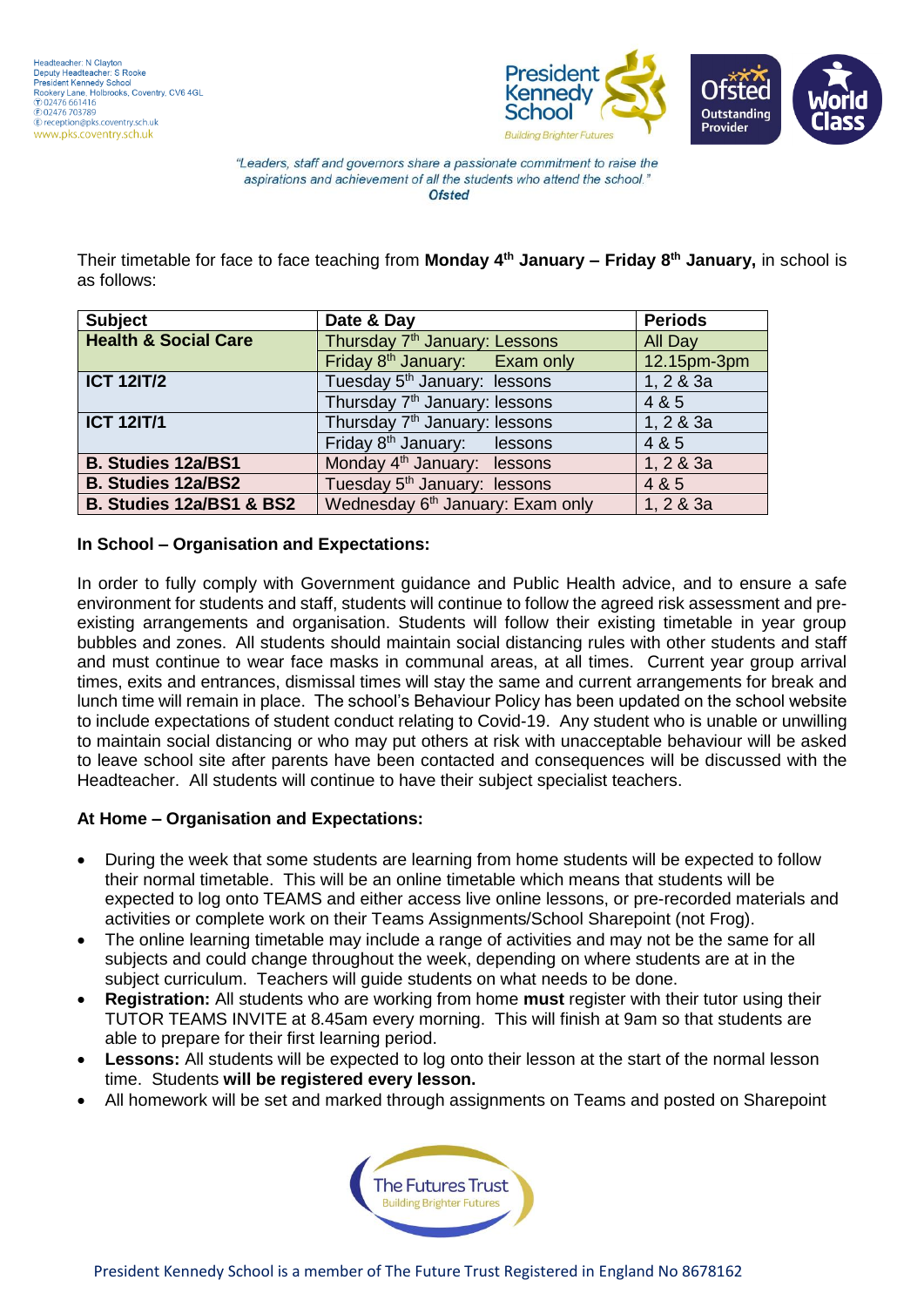

 With an increased use of different online learning platforms and in particular the use of Microsoft Teams, student's conduct will still need to follow normal classroom rules and expectations. Failure to follow the student code of conduct will result in a student being removed from the online session and may result in them being unable to attend future sessions.

# **Timings of school day:**

The timings of tutor time and lessons will mirror their existing timetable whether students are in school or accessing learning from home:

|             | Y7           | Y8       | Y9       | <b>Y10</b> | Y11      | <b>Y12</b> |  |  |
|-------------|--------------|----------|----------|------------|----------|------------|--|--|
| 08.45-09.15 | Tutor        |          |          |            |          |            |  |  |
| 09.15-10.15 | Period 1     |          |          |            |          |            |  |  |
| 10.15-10.30 | <b>Break</b> |          |          |            |          |            |  |  |
| 10.30-11.30 | Period 2     |          |          |            |          |            |  |  |
| 11.30-12.15 | -unch        | Period 3 | Lunch    | Lunch      | Period 3 | Period 3   |  |  |
| 12.15-13.00 | Period 3     | Lunch    | Period 3 | Period 3   | Lunch    | Lunch      |  |  |
| 13.00-14.00 | Period 4     |          |          |            |          |            |  |  |
| 14.00-15.00 | Period 5     |          |          |            |          |            |  |  |

We know that this is a worrying and uncertain time for us all, as we try and balance the concern between health and education. What we do know is that students have made an exceptional start since returning in September and have adjusted incredibly well. They have learned how to be resilient and have also grown in confidence in using remote learning tools such as Microsoft Teams. All of these things are important as we try and navigate our way through our next challenge. I am aware that many students, with the support of their parent/carers, will be trying to maintain a learning routine and environment but this may prove challenging for some families as they continue to juggle work commitments, childcare and some might be looking after relatives. We must remember that balance is important here as you adapt to your own personal circumstances. Please try and encourage your children to complete as much of the weekly work set as possible and to keep in touch with their teachers. What is most important at this time is that children maintain as much of a learning routine as is possible which reflects their normal school day.

### **Free School Meals for students working from home**

During the week beginning  $4<sup>th</sup>$  January the following provision will be in place.

Free school meals (sandwich box) will be available for collection from school for students eligible for free school meals and working from home. Students should report to student reception at the following times to collect their lunch; Years 7, 9 and 10 between 11.30 and 12.15; Years 8, and Year 12 working from home, between 12.15 and 1.00pm.

For students in school during the week beginning  $4<sup>th</sup>$  January the canteen will operate as normal.